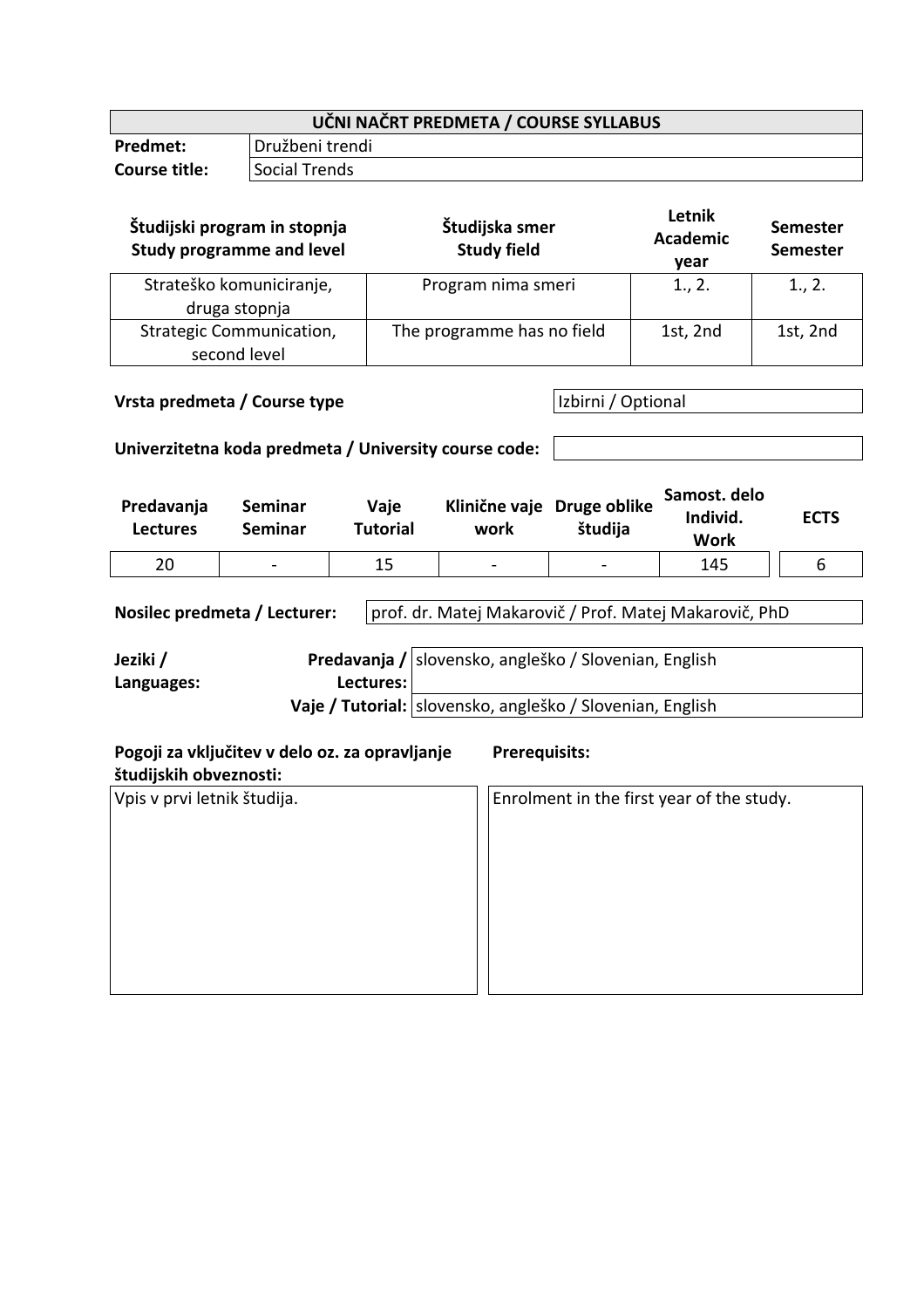| Vsebina:                                                       | <b>Content (Syllabus outline):</b>                                       |
|----------------------------------------------------------------|--------------------------------------------------------------------------|
| • Vsebina predmeta je vezana na obravnavo                      | • The course addresses a selection of key social                         |
| izbranih ključnih družbenih trendov moderne                    | trends of the modern society identified by                               |
| družbe, ki jih prepoznava sociološka teorija in                | sociological theory and research. The course is in                       |
| raziskovanje. Predmet je v širšem smislu                       | broad sense divided into the following<br>a                              |
| razdeljen na naslednje tematske sklope:                        | thematic areas:                                                          |
| Uvod<br>razumevanje<br>modernizacije,<br>$\mathsf{v}$          | Introduction to<br>modernisation,<br>$\overline{\phantom{a}}$<br>various |
| različnih vidikov koncepta modernosti in                       | aspects of modernity and postmodernity as                                |
| postmodernosti ter pregled nad ključnimi                       | well as an overview of the key trends                                    |
| trendi                                                         | Rationalisation and its further aspects<br>$\blacksquare$                |
| Racionalizacija in njene izpeljave<br>$\overline{\phantom{a}}$ | Alienation, anomie, crisis of meaning<br>$\overline{\phantom{0}}$        |
| Odtujitev, anomija, kriza smisla                               | Multi-dimensionality of social inequalities<br>$\blacksquare$            |
| Večdimenzionalnost družbenih neenakosti                        | Individualisation and community<br>$\overline{\phantom{0}}$              |
| Individualizacija in skupnost                                  | Privacy and control<br>$\overline{\phantom{0}}$                          |
| Zasebnost in nadzor<br>$\overline{\phantom{0}}$                | Functional differentiation and social<br>$\overline{\phantom{0}}$        |
| Funkcionalna diferenciacija in družbena<br>$\qquad \qquad -$   | complexity                                                               |
| kompleksnost                                                   | Reflexivity and social morphogenesis<br>$\overline{\phantom{0}}$         |
| Refleksivnost in družbena morfogeneza                          | Digitalisation, automation and<br>$\qquad \qquad -$                      |
| Digitalizacija, avtomatizacija in<br>$\blacksquare$            | posthumanism                                                             |
| posthumanizem                                                  |                                                                          |
|                                                                |                                                                          |

## **Temeljni literatura in viri / Readings:**

Genov, Nikolai. 2018. *Challenges of Individualization.* Palgrave Macmillan.

Rodriguez-Ramos, Jaime. 2017. *Beyond Digital: Six Exponential Revolutions that will change our world*. Samozaložba.

Archer, Margaret (ur.). 2017. *Morphogenesis and Human Fluorishing,* Springer International Publishing.

Adam, Frane; Tomšič, Matevž (ur.). 2004. *Kompendij socioloških teorij*. Ljubljana: Študentska organizacija Univerze.

Ritzer, George; Stepnisky, Jeff (ur.). 2013. *Sociological Theory*, 9th Edition, McGraw-Hill Education.

Odlomki aktualnih relevantnih tekstov po izbiri nosilca predmeta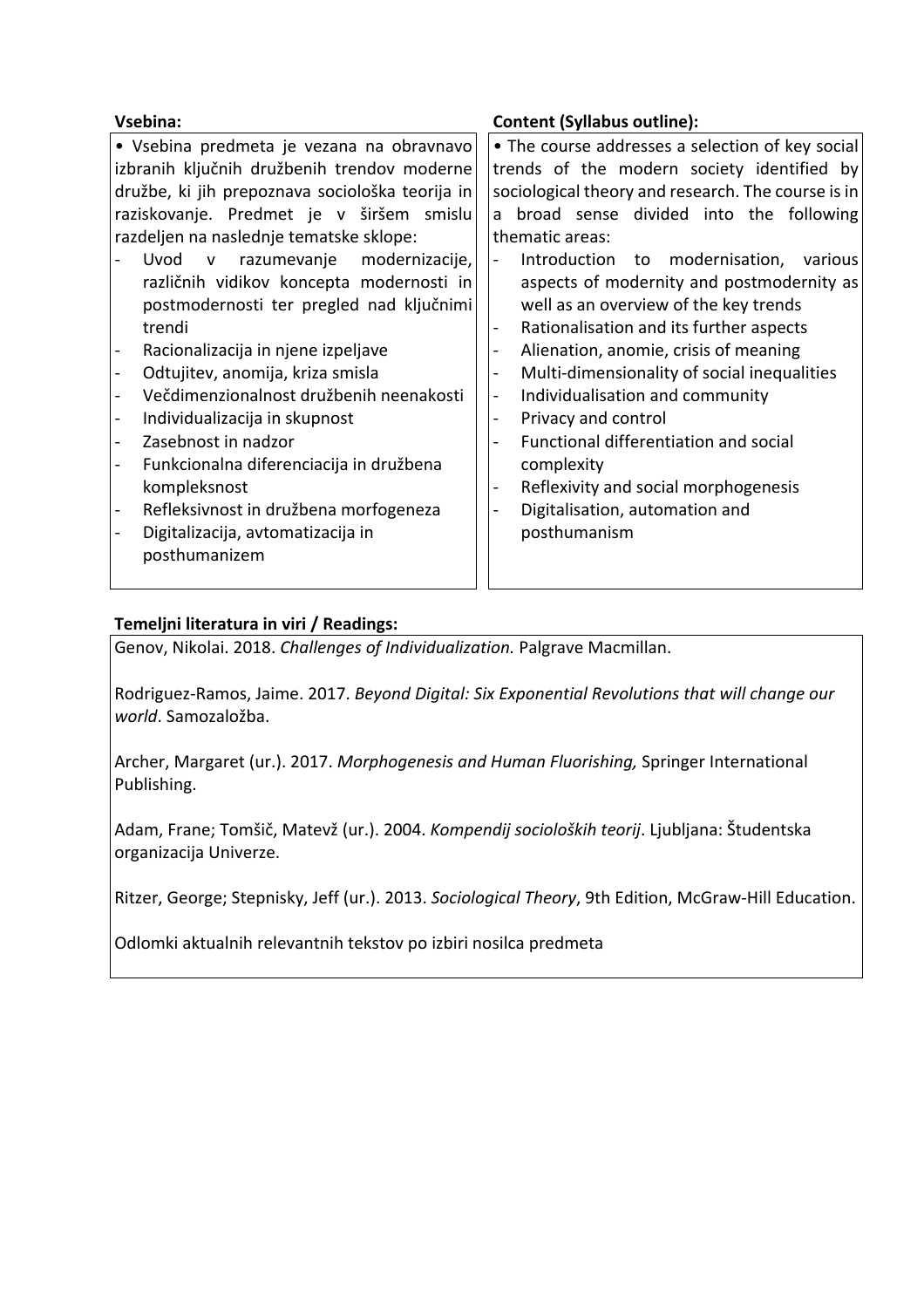| Cilji in kompetence:                            | <b>Objectives and competences:</b>                |
|-------------------------------------------------|---------------------------------------------------|
| Splošne kompetence:                             | General competences:                              |
| · sposobnost kompleksne analize kulturnih in    | · ability to analyze complex cultural and social  |
| družbenih procesov;                             | processes;                                        |
| · ustvarjanje novega znanja, ki pomeni          | • creation of new knowledge which represents      |
| relevanten prispevek k razvoju znanosti;        | a relevant contribution to the development of     |
| • sposobnost inovativne uporabe in              | science;                                          |
| kombiniranja raziskovalnih empiričnih metod;    | · ability to use innovatively and combine         |
| · sposobnost kompleksnega sistemskega           | research empirical methods;                       |
| pogleda na družbo in interdisciplinarnega       | · ability of a complex systemic view of society   |
| pristopa;                                       | and an interdisciplinary approach;                |
| • sposobnost predstavitve pridobljenih          | • ability to present the obtained scientific      |
| znanstvenih izsledkov v obliki publikacij v     | results in the form of publications in            |
| mednarodni znanstveni periodiki.                | international scientific periodicals.             |
| Predmetno-specifične kompetence:                |                                                   |
| · sposobnost za reševanje raziskovalnih         | Subject-specific competences:                     |
| problemov na področju strateškega               | · ability to solve research problems in the field |
| komuniciranja;                                  | of strategic communication;                       |
| • razvoj veščin in spretnosti v uporabi znanja  | • development of skills in the use of knowledge   |
| na raziskovalnem področju strateškega           | in the research field of strategic                |
| komuniciranja;                                  | communication;                                    |
| · sposobnost komuniciranja v različnih          | · ability to communicate in different cultural    |
| kulturnih okoljih;                              | environments;                                     |
| • razumevanje, zakaj identiteta posameznikov    | • understanding why the identity of individuals   |
| - podobno kot sam kontekst - ni vnaprej dana,   | - similar to the context itself - is not given in |
| ampak je aktivno formirana skozi                | advance, but is actively formed through speech    |
| govor oziroma skozi sam proces                  | or through the very process of communication;     |
| komuniciranja;                                  | • knowledge and understanding of the              |
| · poznavanje in razumevanje mehanizmov          | mechanisms of ideological interpellation and      |
| ideološke interpelacije in subjektivacije;      | subjectivation; ability to analyze the processes  |
| sposobnost analizirati procese, v katerih pride | in which the individual is placed in this or that |
| do posameznikovega umeščanja v tej ali oni      | identity;                                         |
| identiteti;                                     | • understanding the mission of the media in a     |
| • razumevanje poslanstva medijev v sodobni      | contemporary democratic society.                  |
| demokratični družbi.                            |                                                   |
|                                                 |                                                   |
|                                                 |                                                   |

| Predvideni študijski rezultati:                                | <b>Intended learning outcomes:</b>                                  |
|----------------------------------------------------------------|---------------------------------------------------------------------|
| Študent(ka):                                                   | The student:                                                        |
| · razume ključne družbene trende, vezane na<br>moderno družbo; | . understands the key social trends referring to<br>modern society; |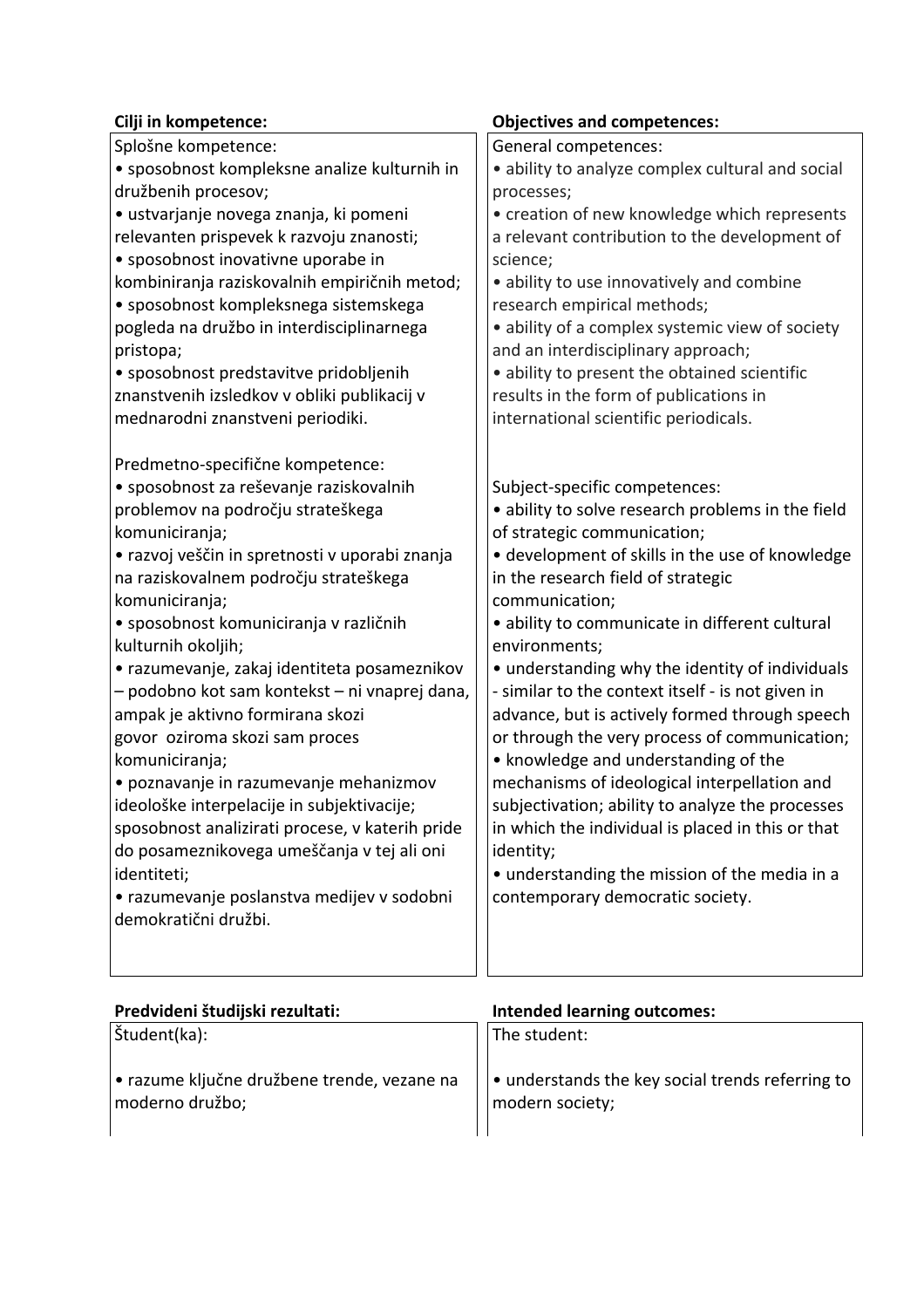| • razlikuje med tradicionalno družbo, moderno     | • distinguishes between traditional society,         |
|---------------------------------------------------|------------------------------------------------------|
| družbo in različnimi vidiki moderosti in          | modern society and various aspects of                |
| postmodernosti                                    | modernity and postmodernity;                         |
| • kritično presoja odnose med ključnimi           | • critically evaluates the relations between         |
| družbenimi trendi                                 | different social trends;                             |
| • kritično presoja in primerja različne teoretske | • critically evaluates and compares different        |
| razlage in raziskave, ki se nanašajo na ključne   | theoretical explanations and research referring      |
| družbene trende                                   | to the key social trends;                            |
| • razume paradigmatsko razdeljenost,              | • understands the paradigmatic division,             |
| prepletenosti in povezanost v sodobnem            | complexity and integration in the modern social      |
| družboslovju;                                     | sciences;                                            |
| · razume in kritično reflektira različne          | • understands and critically reflects different      |
| domneve glede prihodnjih družbenih                | assumptions regarding the future social              |
| sprememb;                                         | changes;                                             |
| • samostojno bere, razume in kritično             | • is capable to individually read, understand        |
| reflektira znanstvena besedila na področju        | and critically reflect scientific texts in the field |
| družboslovja.                                     | of social sciences.                                  |
|                                                   |                                                      |

| Metode poučevanja in učenja: |                                                                                                                                                       | Learning and teaching methods: |                                                                                                                  |
|------------------------------|-------------------------------------------------------------------------------------------------------------------------------------------------------|--------------------------------|------------------------------------------------------------------------------------------------------------------|
|                              | predavanja z aktivno udeležbo študentov<br>(razlaga, diskusija, vprašanja, primeri);                                                                  | $\bullet$                      | Lectures with active engagement of<br>students (explanation, discussion,<br>questions, examples);                |
|                              | seminarske vaje (refleksija izkušenj,<br>projektno delo, timsko delo, metode<br>kritičnega mišljenja, diskusija, sporočanje<br>povratne informacije); | ٠                              | Tutorials (reflection on experience, project<br>work, teamwork, critical thinking,<br>discussion, feedback);     |
| $\bullet$                    | individualne in skupinske konzultacije<br>(diskusija, dodatna razlaga, obravnava<br>specifičnih vprašanj);                                            | ٠                              | Individual and group consultations<br>(discussions, additional explanation, specific<br>questions);              |
|                              | samostojen študij (motiviranje, usmerjanje,<br>samoopazovanje, samouravnavanje,<br>refleksija, samoocenjevanje);                                      | $\bullet$                      | Individual study (motivation, guidance, self-<br>observation, self-regulation, reflection, self-<br>evaluation); |
|                              | uporaba spletne učilnice oziroma drugih<br>sodobnih IKT orodij.                                                                                       |                                | Use of online classroom or other<br>contemporary ICT tools.                                                      |